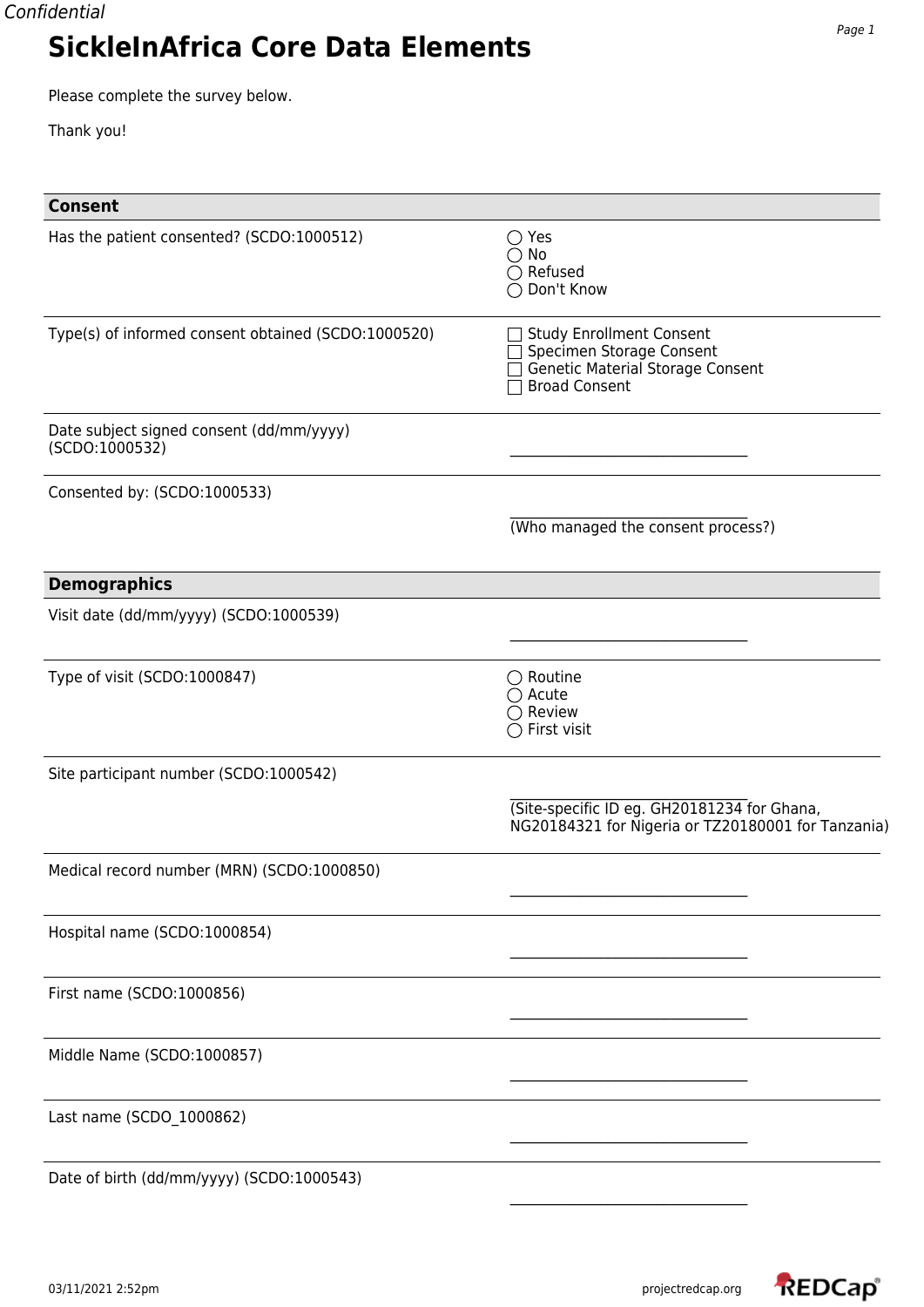| Calculated age (in months) (SCDO:1000734)   |                                                                                                                                           |  |
|---------------------------------------------|-------------------------------------------------------------------------------------------------------------------------------------------|--|
|                                             | (Age on day of visit)                                                                                                                     |  |
| Self-reported age (in years) (SCDO:1000547) |                                                                                                                                           |  |
|                                             | (Age on day of visit)                                                                                                                     |  |
| Height/Length (SCDO:1000863)                |                                                                                                                                           |  |
|                                             | (cm)                                                                                                                                      |  |
| Weight (SCDO:1000866)                       |                                                                                                                                           |  |
|                                             | (kg)                                                                                                                                      |  |
| Respondent's sex (SCDO:1000551)             | $\bigcirc$ Male<br>$\bigcirc$ Female<br>$\bigcirc$ Intersex                                                                               |  |
|                                             | $\bigcirc$ Refused                                                                                                                        |  |
| Current marital status (SCDO:1000548)       | $\bigcirc$ Married<br>$\bigcirc$ Co-habiting<br>$\bigcirc$ Widowed<br>◯ Divorced<br>$\bigcirc$ Separated<br>○ Never been married/Annulled |  |
| Ethnic group (SCDO:1000868)                 |                                                                                                                                           |  |
| Religion (SCDO:1000869)                     |                                                                                                                                           |  |
|                                             |                                                                                                                                           |  |
| Region (SCDO:1000870)                       |                                                                                                                                           |  |
| Street (SCDO:1000872)                       |                                                                                                                                           |  |
| Nearest landmark (SCDO:1000873)             |                                                                                                                                           |  |
| Telephone 1 (SCDO:1000876)                  |                                                                                                                                           |  |
| Telephone 2 (SCDO:1000877)                  |                                                                                                                                           |  |
| Next of kin name (SCDO:1000878)             |                                                                                                                                           |  |
| Next of kin telephone number (SCDO:1000879) |                                                                                                                                           |  |
| Relationship to participant (SCDO:1000880)  |                                                                                                                                           |  |

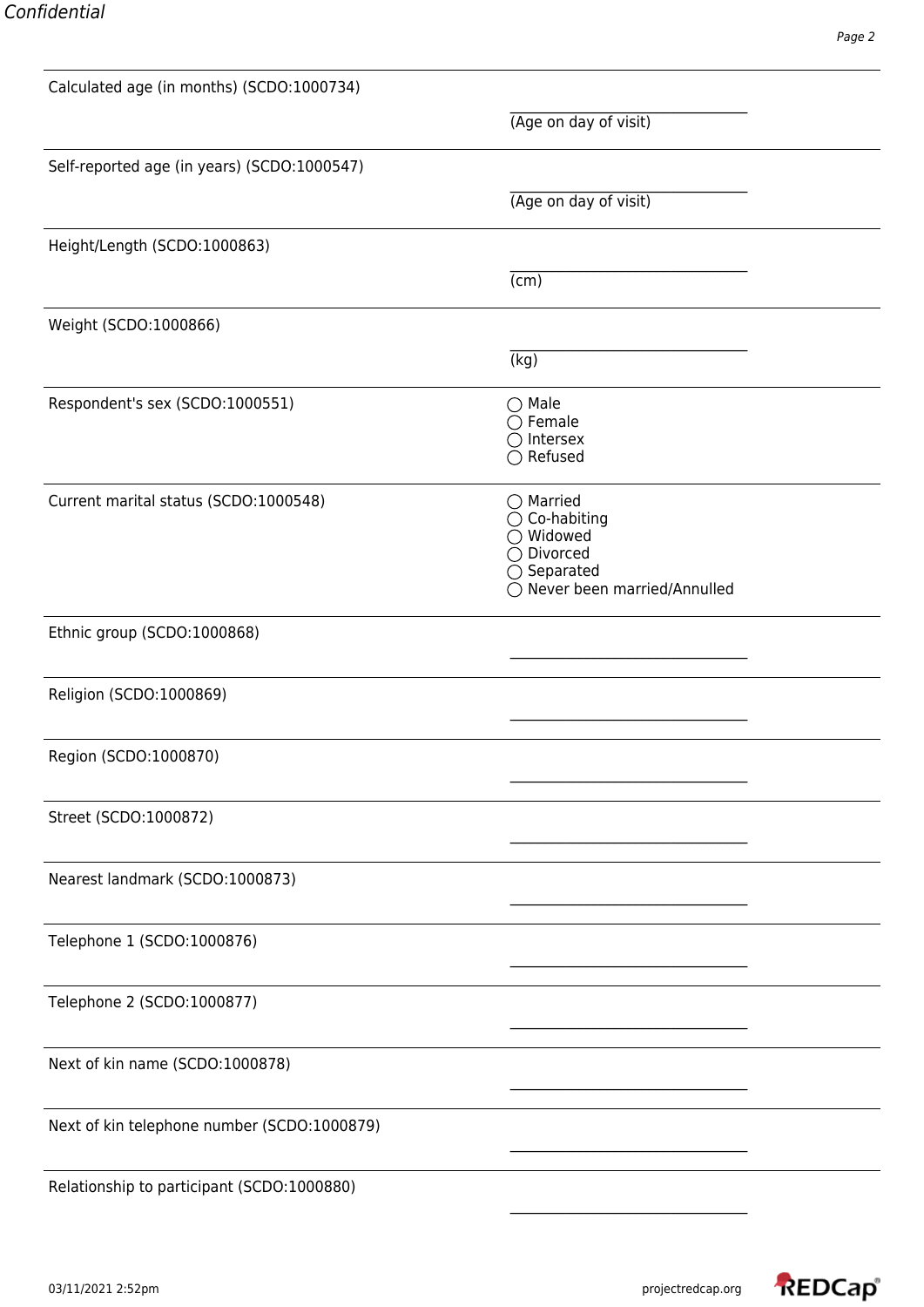| <b>SCD Diagnosis Details</b>                                             |                                                                                                                                                                                                                                                                                                                                          |
|--------------------------------------------------------------------------|------------------------------------------------------------------------------------------------------------------------------------------------------------------------------------------------------------------------------------------------------------------------------------------------------------------------------------------|
| Is date of SCD diagnosis known? (SCDO:1000552)                           | $\bigcirc$ Yes<br>$\bigcirc$ No                                                                                                                                                                                                                                                                                                          |
| Date of SCD diagnosis (dd/mm/yyyy) (SCDO:1000558)                        |                                                                                                                                                                                                                                                                                                                                          |
| SCD test result (SCDO:1000573)                                           | $\bigcirc$ SS<br>$\bigcirc$ SBThal $\bigcirc$ SC<br>$\bigcirc$ AS $\bigcirc$ Other<br>(SS = Sickle Cell Disease-SS   SBThal = Sickle Beta<br>Thalassemia   SC = Sickle Cell Disease-SC   AS =<br>Sickle Cell Trait)                                                                                                                      |
| If other SCD test result, please specify:<br>(SCDO:1000578)              |                                                                                                                                                                                                                                                                                                                                          |
| If other test, please specify: (SCDO:1000550)                            |                                                                                                                                                                                                                                                                                                                                          |
| ABO blood group (SCDO:1000579)                                           | $\bigcirc$ A+<br>$\bigcirc$ A-<br>$\bigcirc$ B+<br>$\bigcirc$ B-<br>$\bigcirc$ 0+<br>$\bigcirc$ O-<br>$\bigcirc$ AB+<br>$\bigcirc$ AB-                                                                                                                                                                                                   |
| Type of test? (SCDO:1000575)                                             | $\bigcirc$ HPLC<br>$\bigcirc$ HBE<br>$\bigcirc$ IEF<br>$\bigcirc$ Basique<br>$\bigcirc$ Acide<br>$\bigcirc$ Sickle SCAN rapid test<br>$\bigcirc$ Other<br>(HPLC = High-Performance Liquid Chromatography)<br>$HBE =$ Hemoglobin Electrophoresis   IEF =<br>Isoelectric Focusing Basique = Basique SCD Test  <br>$Acide = Acide SCD Test$ |
| <b>Management Details</b>                                                |                                                                                                                                                                                                                                                                                                                                          |
| Using hydroxyurea (SCDO:1000591)                                         | $\bigcirc$ Yes<br>$\bigcirc$ No                                                                                                                                                                                                                                                                                                          |
| Date of initiation of hydroxyurea therapy (dd/mm/yyyy)<br>(SCDO:1000593) |                                                                                                                                                                                                                                                                                                                                          |
| Using penicillin V (prophylaxis) (SCDO:1000595)                          | $\bigcirc$ No<br>$\bigcirc$ Yes<br>$\bigcirc$ NA                                                                                                                                                                                                                                                                                         |
| Using malaria chemoprophylaxis (SCDO:1000600)                            | $\bigcirc$ Yes $\bigcirc$ No $\bigcirc$ NA<br>(Is any medication currently being taken to prevent<br>malaria infection?)                                                                                                                                                                                                                 |
| Using folic acid (SCDO:1000597)                                          | $\bigcirc$ Yes<br>$\bigcirc$ No                                                                                                                                                                                                                                                                                                          |
| Pneumococcal vaccination up to date (SCDO:1000601)                       | $\bigcirc$ Yes<br>$\bigcirc$ No                                                                                                                                                                                                                                                                                                          |

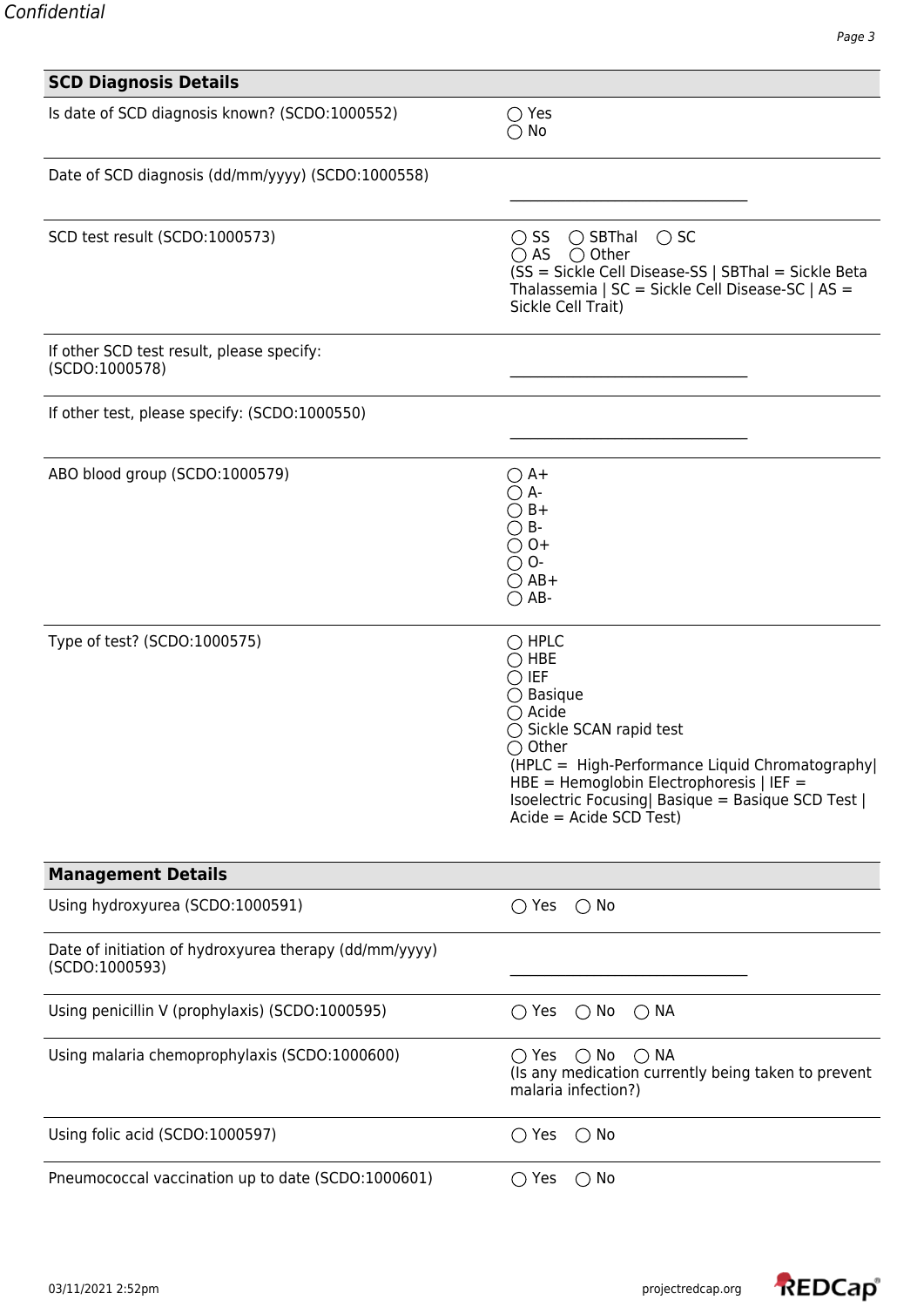| Blood transfusion (SCDO:1000886)              | $\bigcirc$ Yes<br>No                                                                                          |  |
|-----------------------------------------------|---------------------------------------------------------------------------------------------------------------|--|
| Date of blood transfusion (SCDO:1000549)      |                                                                                                               |  |
| Units transfused (SCDO:1000887)               |                                                                                                               |  |
| <b>Vital Signs</b>                            |                                                                                                               |  |
| Patient's body temperature (SCDO:1000711)     |                                                                                                               |  |
|                                               | (degrees Celsius)                                                                                             |  |
| Type of body temperature taken (SCDO:1000759) | ○ Oral Temperature<br>◯ Tympanic (ear) Temperature<br>◯ Axillary (armpit) Temperature<br>◯ Rectal Temperature |  |
| Patient's respiratory rate (SCDO:1000714)     |                                                                                                               |  |
|                                               | (breaths per minute)                                                                                          |  |
| Difficulty in breathing (SCDO:1000889)        | $\bigcirc$ Yes<br>$\bigcirc$ No                                                                               |  |
| Systolic blood pressure (SCDO:1000890)        |                                                                                                               |  |
|                                               | (mmHg)                                                                                                        |  |
| Diastolic blood pressure (SCDO:1000891)       |                                                                                                               |  |
|                                               | (mmHg)                                                                                                        |  |
| Priapism (SCDO:1000894)                       | $\bigcirc$ Yes<br>$\bigcirc$ No                                                                               |  |
| Chest pain (SCDO:1000895)                     | $\bigcirc$ Yes<br>$\bigcirc$ No                                                                               |  |
| Anaemia (SCDO:1000896)                        | $\bigcirc$ Yes<br>$\bigcirc$ No                                                                               |  |
| Jaundice (SCDO:1000897)                       | $\bigcirc$ Yes<br>$\bigcirc$ No                                                                               |  |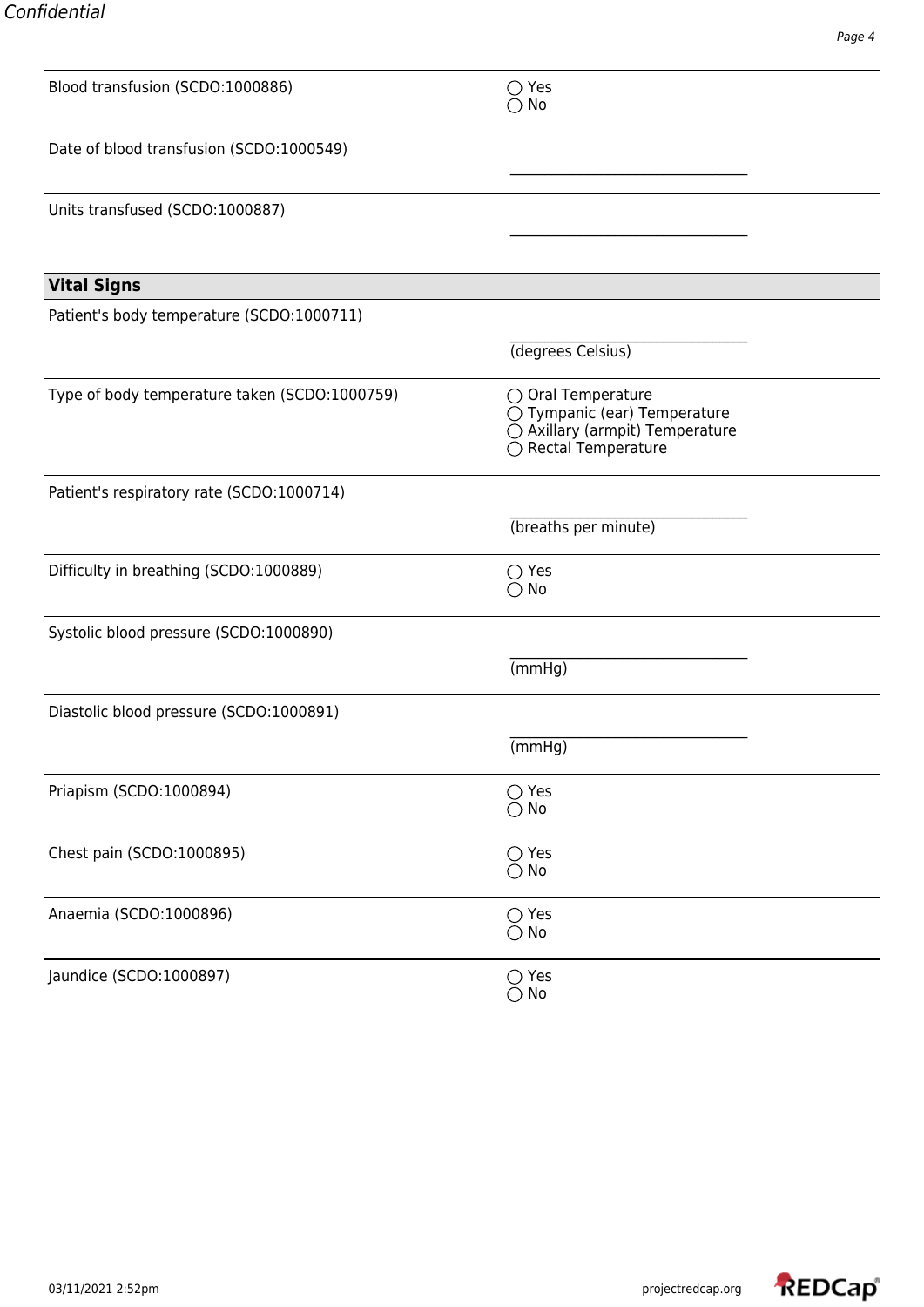## **Laboratory Results: Complete Blood Count (PhenX protocol PX220501 unless stated otherwise)** Red blood cell count (RBC) (SCDO:1000607) \_\_\_\_\_\_\_\_\_\_\_\_\_\_\_\_\_\_\_\_\_\_\_\_\_\_\_\_\_\_\_\_\_\_ (million cells/µL) White blood cell count (WBC) (SCDO:1000611) \_\_\_\_\_\_\_\_\_\_\_\_\_\_\_\_\_\_\_\_\_\_\_\_\_\_\_\_\_\_\_\_\_\_  $(1000 \text{ cells/}\mu\text{L})$ Platelet count (SCDO:1000615) \_\_\_\_\_\_\_\_\_\_\_\_\_\_\_\_\_\_\_\_\_\_\_\_\_\_\_\_\_\_\_\_\_\_  $(1000 \text{ cells/}\mu\text{L})$ Hemoglobin (SCDO:1000619) \_\_\_\_\_\_\_\_\_\_\_\_\_\_\_\_\_\_\_\_\_\_\_\_\_\_\_\_\_\_\_\_\_\_  $\overline{(g/dL)}$ Mean cell volume (MCV) (SCDO:1000621) \_\_\_\_\_\_\_\_\_\_\_\_\_\_\_\_\_\_\_\_\_\_\_\_\_\_\_\_\_\_\_\_\_\_  $(TL)$ Mean cell hemoglobin (MCH) (SCDO:1000627) \_\_\_\_\_\_\_\_\_\_\_\_\_\_\_\_\_\_\_\_\_\_\_\_\_\_\_\_\_\_\_\_\_\_ (pg) Mean cell hemoglobin concentration (MCHC) (SCDO:1000630) \_\_\_\_\_\_\_\_\_\_\_\_\_\_\_\_\_\_\_\_\_\_\_\_\_\_\_\_\_\_\_\_\_\_  $\overline{(g/dL)}$ Red cell distribution width (RDW) (SCDO:1000637) \_\_\_\_\_\_\_\_\_\_\_\_\_\_\_\_\_\_\_\_\_\_\_\_\_\_\_\_\_\_\_\_\_\_  $(%)$ **Kidney Function Assay (Phenx protocols PX141401, PX141501 and PX141601 unless stated otherwise)** Serum creatinine concentration (SCDO:1000645) (mg/dL; PX141401) Urea (SCDO:1000898) (mmol/L) Urinary albumin concentration (SCDO:1000510) (µg/mL; PX141501) Urinary creatinine concentration (SCDO:1000650) (mg/dL; PX141601)

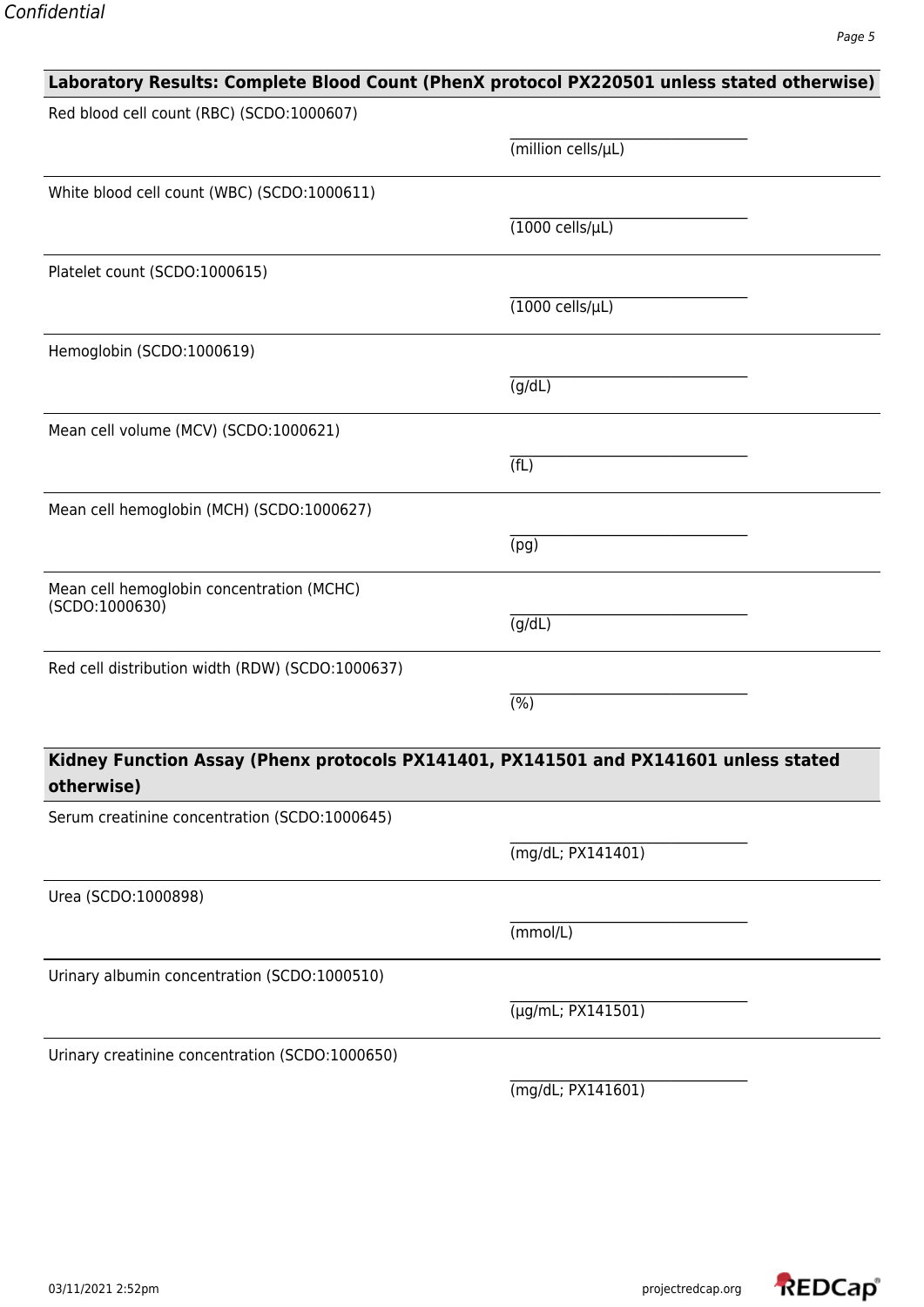| Liver Function Assay (PhenX protocol PX190801 unless stated otherwise)                                                           |                              |  |
|----------------------------------------------------------------------------------------------------------------------------------|------------------------------|--|
| Alanine aminotransferase level (SCDO:1000657)                                                                                    |                              |  |
|                                                                                                                                  | (TUV/L)                      |  |
| Aspartate aminotransferase level (SCDO:1000660)                                                                                  |                              |  |
|                                                                                                                                  | (TUV/L)                      |  |
| Alkaline phosphatase level (SCDO:1000662)                                                                                        |                              |  |
|                                                                                                                                  | (TUV/L)                      |  |
| Laboratory Results: Bilirubin Level (PhenX protocol PX0810901 unless stated otherwise)                                           |                              |  |
| Total bilirubin concentration (SCDO:1000680)                                                                                     |                              |  |
|                                                                                                                                  | (mg/dL)                      |  |
| Laboratory Results: Lactate Dehydrogenase Level (PhenX protocol PX0811001 unless stated<br>otherwise)                            |                              |  |
| Lactate dehydrogenase level (SCDO:1000682)                                                                                       |                              |  |
|                                                                                                                                  | (TUV/L)                      |  |
|                                                                                                                                  |                              |  |
| Laboratory Results: Reticulocyte Count (PhenX protocol PX0810601 unless stated otherwise)                                        |                              |  |
| Number of reticulocytes (SCDO:1000685)                                                                                           |                              |  |
|                                                                                                                                  | $(1000 \text{ cells/}\mu L)$ |  |
| Laboratory Results: Hemoglobin Characterisation (PhenX protocol PX0830301 unless stated                                          |                              |  |
| otherwise)                                                                                                                       |                              |  |
| For which hemoglobins were assay results recorded? (SCDO:1000687)<br>(Select all relevant options)                               |                              |  |
| $\Box$ Hb S $\Box$ Hb C $\Box$ Hb E $\Box$ Hb A2 $\Box$ Hb D-Punjab $\Box$ Hb G-Philadelphia<br>Hb A<br>$\Box$ Hb F<br>Hb O-Arab |                              |  |
| Record the levels of Hb A if measured. (SCDO:1000691)                                                                            |                              |  |
|                                                                                                                                  | (%)                          |  |
| Record the levels of Hb F if measured. (SCDO:1000706)                                                                            |                              |  |
|                                                                                                                                  | (% )                         |  |
| Record the levels of Hb S if measured. (SCDO:1000693)                                                                            |                              |  |